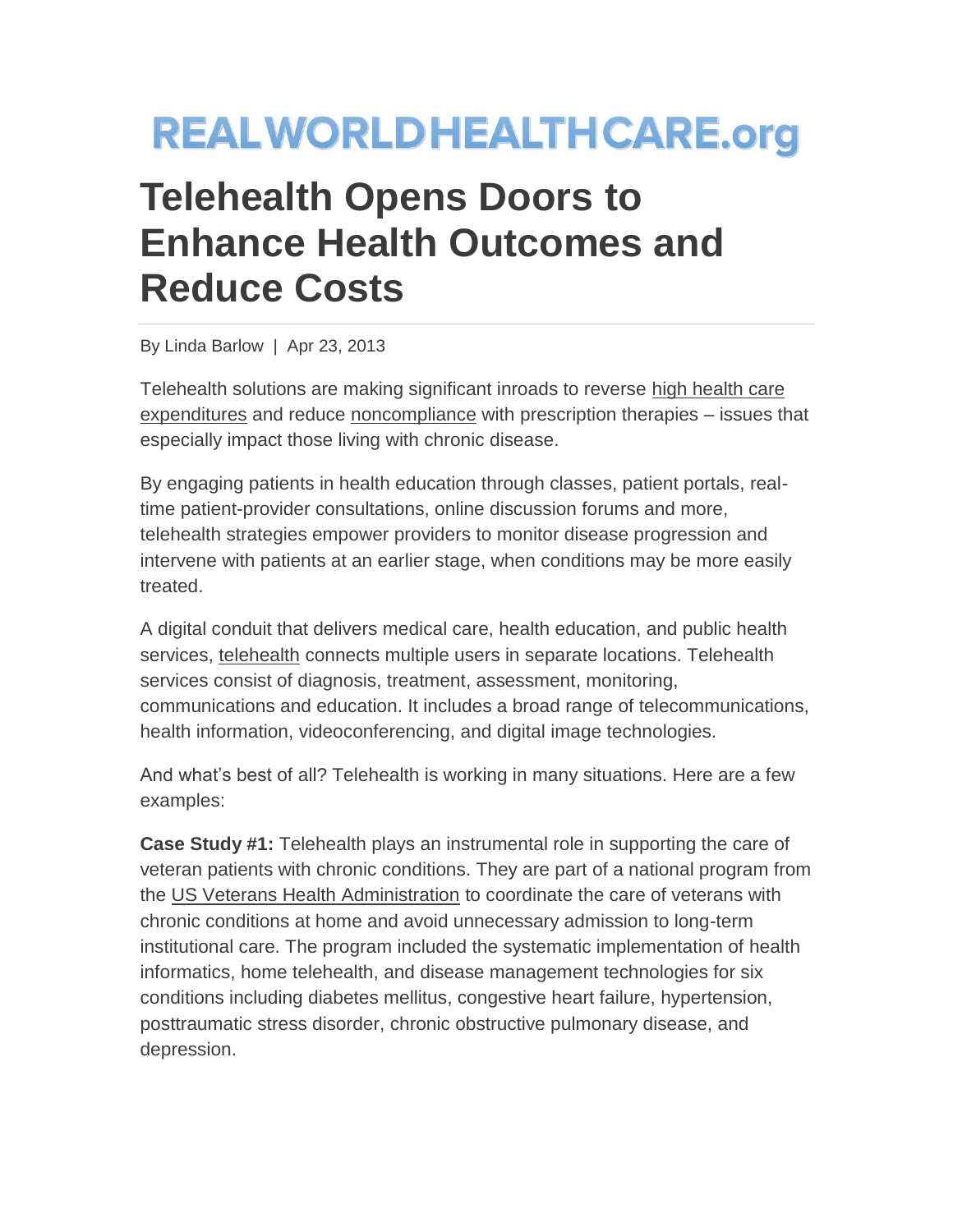Patients involved in the program benefitted from a **25 percent reduction** in the number of bed days of care and a **20 percent reduction** in hospital readmissions. According to a [study of the program,](http://www.commonwealthfund.org/Publications/Case-Studies/2013/Jan/Telehealth-Synthesis.aspx) the basis for reduced utilization of health care resources for the patients involved was due to the program's foundation in patient self-management, disease management and the use of virtual visits.

**Case Study #2:** At [Partners HealthCare](http://www.partners.org/) in Boston, a home telehealth program focusing on cardiac care resulted in a [50 percent reduction](http://www.commonwealthfund.org/Publications/Case-Studies/2013/Jan/Telehealth-Partners.aspx) in heart failure hospital readmissions, for a total cost savings of more than \$10 million since 2006. Th[eConnected Cardiac Care Program](http://connected-health.org/) is a centralized telemonitoring and self-management and preventive care program for heart failure patients that combinestelemonitoring with nurse intervention and care coordination, coaching and education. The daily transmission of weight, heart rate, pulse and blood pressure data by patients enables providers to more effectively assess patient status and provide just-in-time care and patient education.

Patients in the program use equipment – a home monitoring device with peripherals to collect weight, blood pressure, and heat rate measurements, and a touch-screen computer to answer questions about symptoms – on a daily basis for four months. Telemonitoring nurses monitor these vitals, respond to out-ofparameter alerts, and guide patients through structured biweekly heart failure education.

Cost to the patients? Zero.

**Case Study #3:** A [telehealth strategy using webinars](http://online.liebertpub.com/doi/pdfplus/10.1089/tmj.2012.0036) had a small but "positive impact on hypertensive patients" in Brazil, in terms of their adherence to antihypertensive drugs, low salt diet and physical activity. The program was managed by Family Health Teams (FHTs) consisting of doctors, nurses, nurse technicians and community health agents. According to researchers studying the program, the vast majority of practitioners do not specialize in primary care, and only recently have specialized courses emerged to provide that training.

"Given the country's continental dimensions, high demand, and inadequate amount of training and continuing education centers for primary care professionals, telehealth presents itself as a promising strategy to improve access to training, leading to the improvement of hypertension," they noted.

Despite growing evidence that telehealth is working for more and more patients[,concerns remain](http://news.medill.northwestern.edu/chicago/news.aspx?id=209633) about security, privacy and medical liability, with critics